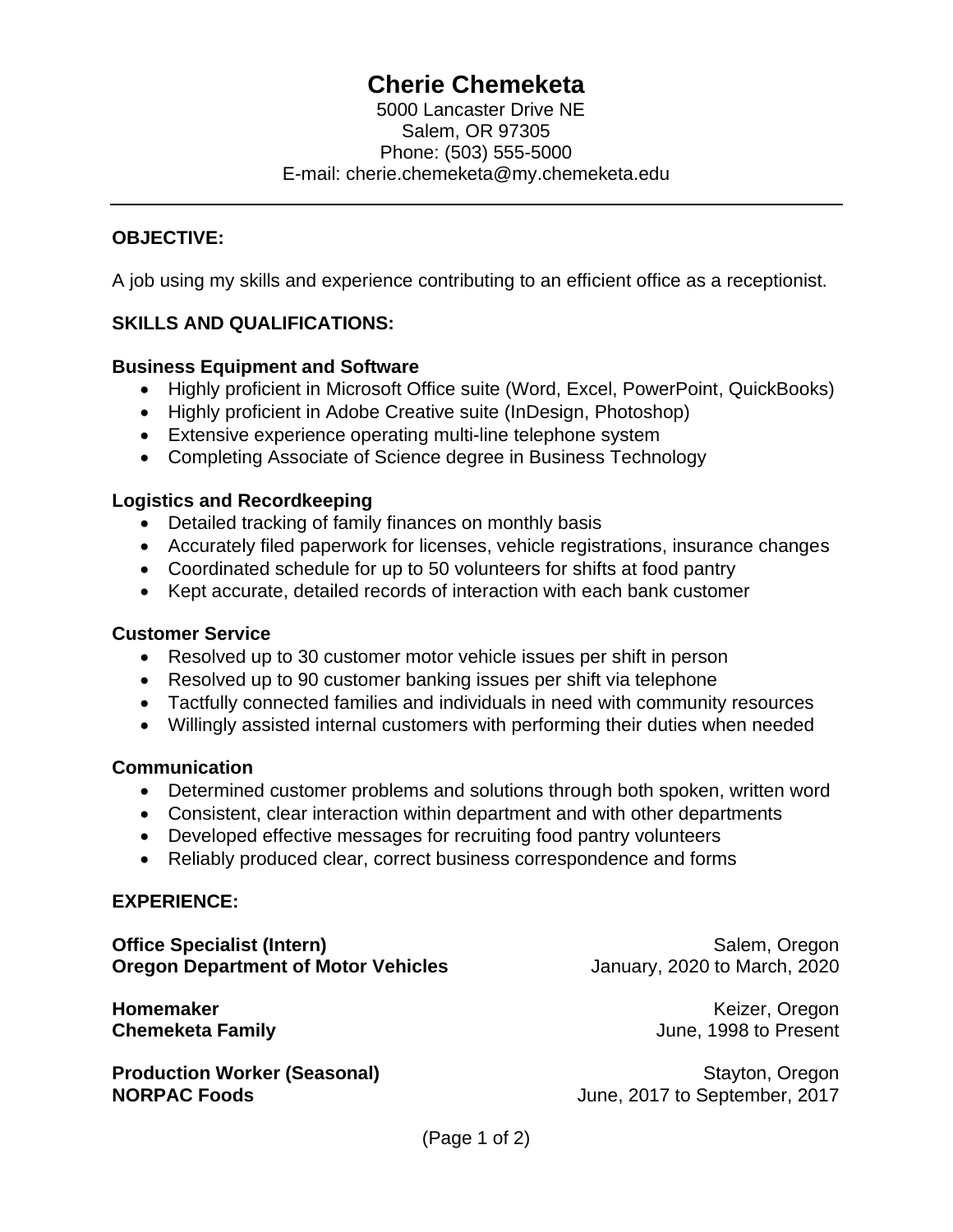## **Cherie Chemeketa**

(Page 2 of 2)

**EXPERIENCE (continued):**

**Food Pantry Coordinator (Volunteer)** The Coordination of the Keizer, Oregon **First Christian Church** August, 2009 to February, 2015

**Customer Service Representative Customer Salem, Oregon** Salem, Oregon **Wells Fargo Call Center** September, 1991 to May, 1999

**Team Member** Salem, Oregon **Domino's Pizza Domino's Pizza October, 1989 to September, 1991** 

**EDUCATION:**

**Associate of Science / Business Technology** Salem, Oregon **Chemeketa Community College** Completion expected June, 2020

- Coursework in Office Practices, Business Law, Business Communications, Business English, Internet for Office Environment
- Phi Beta Kappa academic honor society
- Dean's List 6 terms
- Co-Chairperson of Chemeketa Food Pantry

#### **College Coursework / General Studies** Monmouth, Oregon **Western Oregon University 6 Terms**

• Coursework in mathematics, English, psychology, history